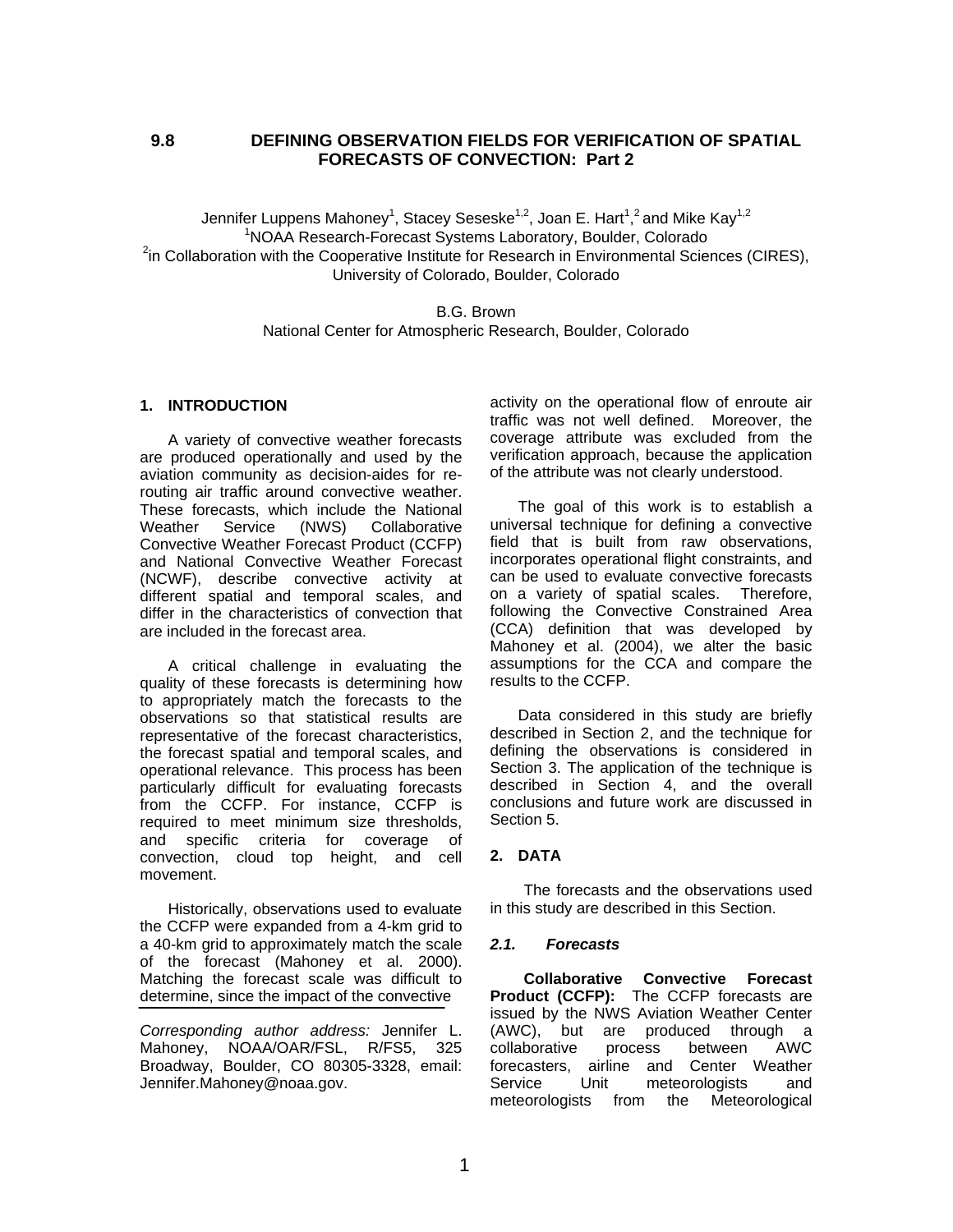Service of Canada. CCFP forecasts are required for areas of intense convection and thunderstorms every two hours, with lead times of two, four, and six hours after the forecast delivery time. The CCFP is comprised of polygons that are at least 3,000 mi<sup>2</sup> in size and contains a coverage of at least 25% convection with echoes of at least 40 dBZ composite reflectivity and also a coverage of at least 25% with echo tops of 25,000 ft. and greater (Weather Applications Workgroup, 2003).

# *2.2. Observations*

**National Convective Weather Forecast Hazard Product (NCWF-H):** The NCWF-H product (Mueller et al. 1999) is used to describe **intense** convection as it applies to the CCFP and the NCWF that is a threat to aircraft. It is defined by VIP values of 3 or greater, and/or 3 or more strokes of lightning in 10 min. within 8 km of a grid point, on a 4 km grid. Further information can be found at: *http://cdm.aviationweather.noaa.gov/ncwf/ncw f\_wt/ncwf\_wt\_haz.htm*.

# **3. DEFINING THE OBSERVATIONS**

The techniques for defining the observations for evaluating the CCFP are separated into parts: developing a definition for Convective Constrained Areas (CCA) and producing a convective coverage fields that reflect the attributes mainly of the CCFP.

The **Convective Constraint Area (CCA)** provides the basis for measuring the "scale" of convective activity that impacts the flow of enroute air traffic. Rhoda et al. (2002) determined that pilots do tend to deviate around strong precipitation until they get quite close to the arrival airport. However, they were unable to determine the typical distance of the deviations. Therefore, the CCA concept applied here follows guidance provided by the Aeronautical Information Manual (AIM 2003; *http://www1.faa.gov/ATPubs/AIM/index.htm*, which suggests that pilots should remain at

least 20 nm away from intense convection in

order to minimize safety concerns that are due to convection. However, in practice this 'safe' distance is quite variable and has not been directly measured. For this evaluation, we assume three distances: 0 nm (or no distance), 10 nm, and 20 nm. Therefore, the CCA is defined as an area of intense convection (identified by the 4-km NCWF-H grid) plus the radius (i.e., 0, 10, or 20 nm) surrounding the convection. The radius is measured from the center of each 4-km NCWF-H grid box.

Figure 1 shows the raw NCWF-H where the small gray (green) areas represent the grid boxes with intense convection. When a 10 nm radius is applied to the observations in Fig. 1, the areas grow slightly as shown in Fig. 2 to represent the CCAs. The CCAs in Fig. 2 should not be thought of as areas "closed" to enroute air traffic. Rather, they should be considered as areas where the flow of enroute air traffic is reduced because of the influences produced by the intense convection. Figure 3 shows the CCA with a 20 nm radius, representing the guidance to pilots described in the AIM.

Using the CCA as the area of interest, coverage is computed by evaluating the percentage of 4-km CCA boxes meeting the CCA criterion within a larger 92x92 km search box. This search box represents the  $3,000$  mi<sup>2</sup> minimum size required before a CCFP forecast polygon can be issued. The percent of observed coverage within the search box is assigned to the center 4-km box. The search box is moved one grid square and the coverage is recomputed and assigned to the center 4-km box. This procedure continues until each 4-km box within the forecast domain has an observed coverage value assigned to it. The coverage of the CCA, for the example shown in Fig. 1, is shown in Fig. 4a-c. Increasing coverage represents a decrease in the flow of air traffic, although exactly how much of a decrease is difficult to determine and will be the focus of future work.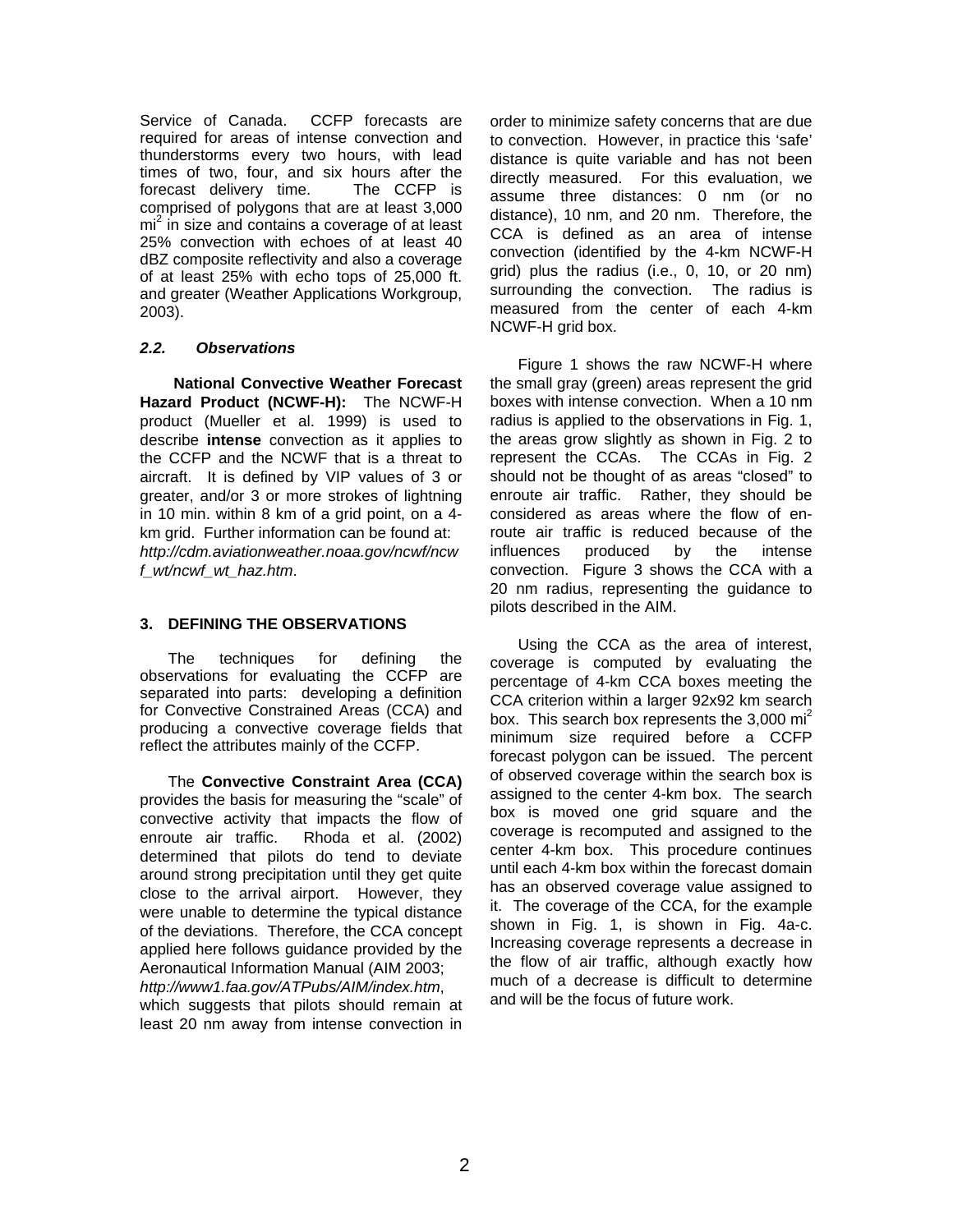

**Figure 1.** Raw NCWF Hazard Product at 4-km resolution, 2100 UTC on 30 June 2004. Small green areas indicate VIP values that are 3 and greater and cloud tops are assumed to be 20,000 ft and greater. Large yellow areas are CCFP forecast.



**Figure 2.** Map of convective activity that impacts enroute air traffic for 2100 UTC on 30 June 2004. Small gray areas indicate 4-km NCWF Hazard + 10 nm radius, large areas (yellow) are CCFP forecast.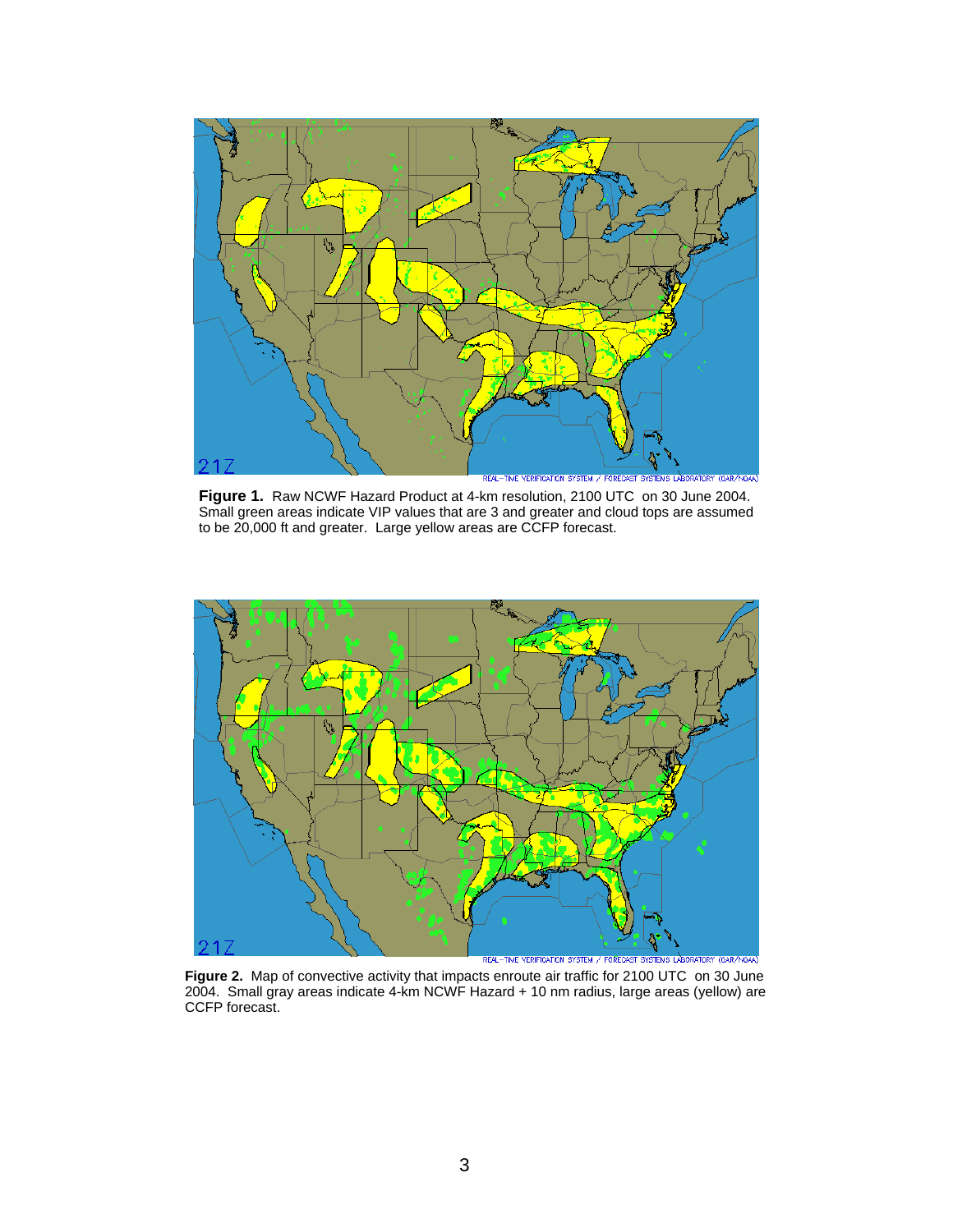

**Figure 3.** Same as Fig. 2, except for 20 nm radius

## **4. APPLICATION**

The application of the technique for defining observations is illustrated for the 30 June 2004 convective case. The convection for this particular case could be classified as isolated scattered, often the most difficult to forecast. Figures 4 a-d show the derived coverage field for this case with: (a) 0 nm radius, (b) 10 nm radius, (c) 20 nm radius and (d) 40-km box technique. The CCFP areas are plotted along with the coverage.

Visually, it appears as though the amount of convection produced for the derivedcoverage with a 10 nm radius seems to best fit the scale of the CCFP. However, with a 0 nm radius, nearly all CCAs meeting the CCFP 25% coverage criteria are removed. While on the other hand, for the 20nm radius, a large portion of the map is covered by CCAs with coverage values that are 25% or greater. The 10nm radius CCA seems to be similar in appearance to the historically used 40-km box technique (Fig. 4d).

Statistics were generated for the CCFP using the coverage field derived from the (a) 0 nm radius, (b) 10 nm radius, and (c) 20 nm

radius and are shown in Table 1. The verification scores for the 40-km box method are shown as well and represent the statistical baseline of CCFP performance for this case.

The largest PODy value was computed for the CCA-0 nm case with nearly 75% of the convection being contained within a CCFP forecast area. However, all other scores suggest low overall skill. For instance, the CSI is small with a value of 0.08, the HSS is 0.12 and the Bias is large with a value of nearly 9.0. The scores for the CCA-20 nm case indicate good skill as represented by CSI and HSS with values reaching 0.40, an improvement over the 40-km box method. However, the PODy for the CCA-20 nm case was reduced to nearly 0.42 and the Bias was nearly half the Bias of the 40-km box method. For the CCA-10 nm case, all skill scores either remained the same as the 40-km box method or improved. For instance, the CSI, HSS, and the Bias values all improved over the 40-km box method indicating better forecast skill using with the CCA-10 nm method for evaluation of the CCFP. Therefore, these results suggest that the CCA-10 nm method is best for evaluating the CCFP, although further testing is needed and additional cases should be evaluated.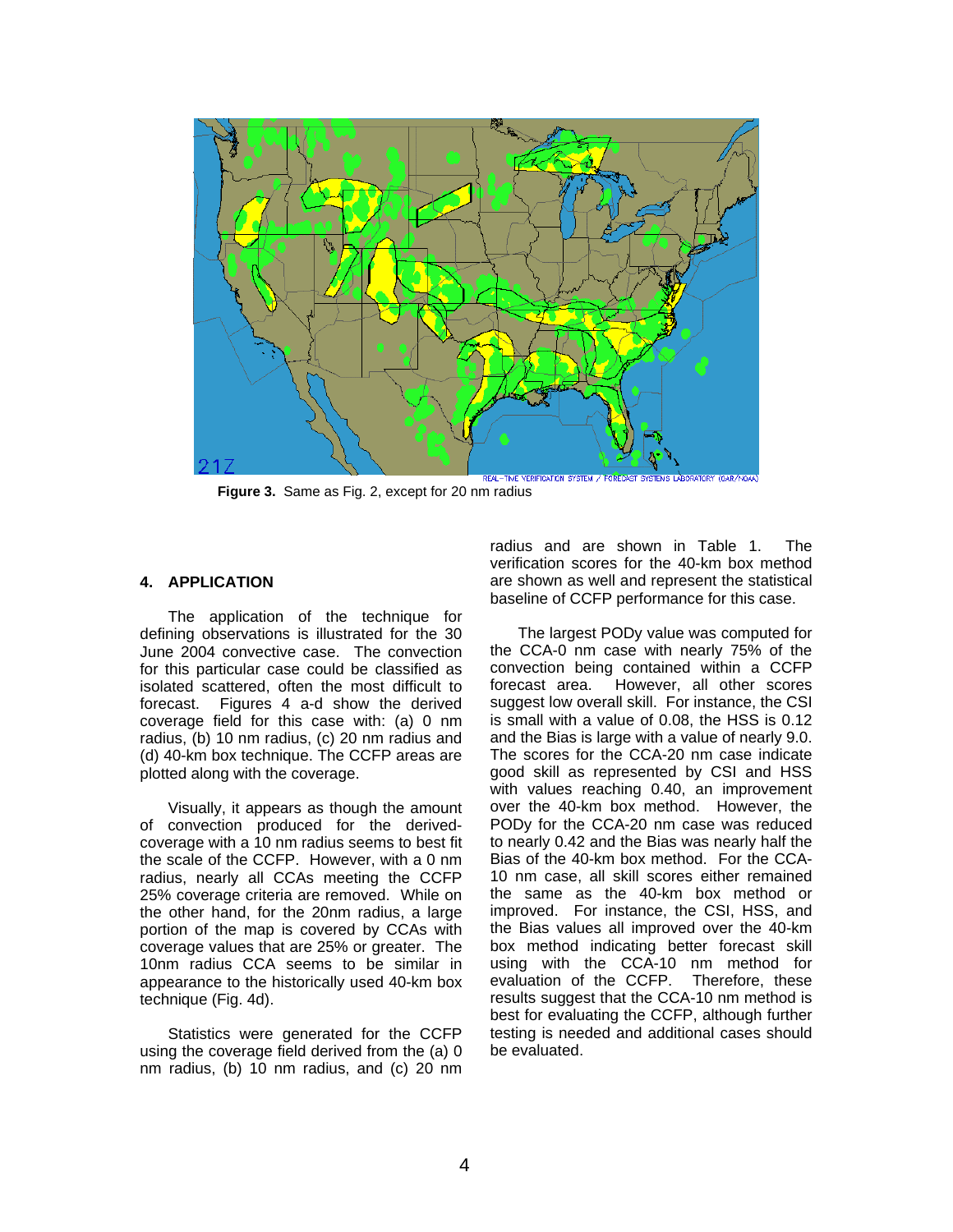

**Figures 4 a-d.** Coverage maps for 30 June 2004, valid 2100 UTC for the 2-h CCFP and observed CCAs for (a) 0 nm radius (b) 10 nm radius, (c) 20 nm radius, (d) 40-km boxes. Coverage 25-49% (light green; gray), 50-74% (medium green; gray), and 75-100% (dark green; gray). Coverage not computed for 40-km box case (Fig. 4d). Forecasts are indicated by large yellow (gray) areas that are consistent in each picture.

**Table 1.** RTVS verification statistics computed for the case of 30 June 2004 (2100 UTC valid time) for the derived-coverage using a 0, 10, and 20 nm radius. The statistics using the 40-km box method are included as a baseline.

| CCFP (2-h forecast) |                  |       |                  |                     |
|---------------------|------------------|-------|------------------|---------------------|
| <b>Statistic</b>    | $0 \, \text{nm}$ | 10 nm | 20 <sub>nm</sub> | 40-km box<br>method |
| <b>PODy</b>         | 0.74             | 0.49  | 0.42             | 0.49                |
| <b>CSI</b>          | 0.08             | 0.35  | 0.37             | 0.29                |
| <b>Heidke</b>       | 0.12             | 0.40  | 0.40             | 0.34                |
| % Area              | 18.09            | 18.09 | 18.09            | 18.10               |
| <b>Bias</b>         | 8.63             | 0.90  | 0.56             | 1.21                |